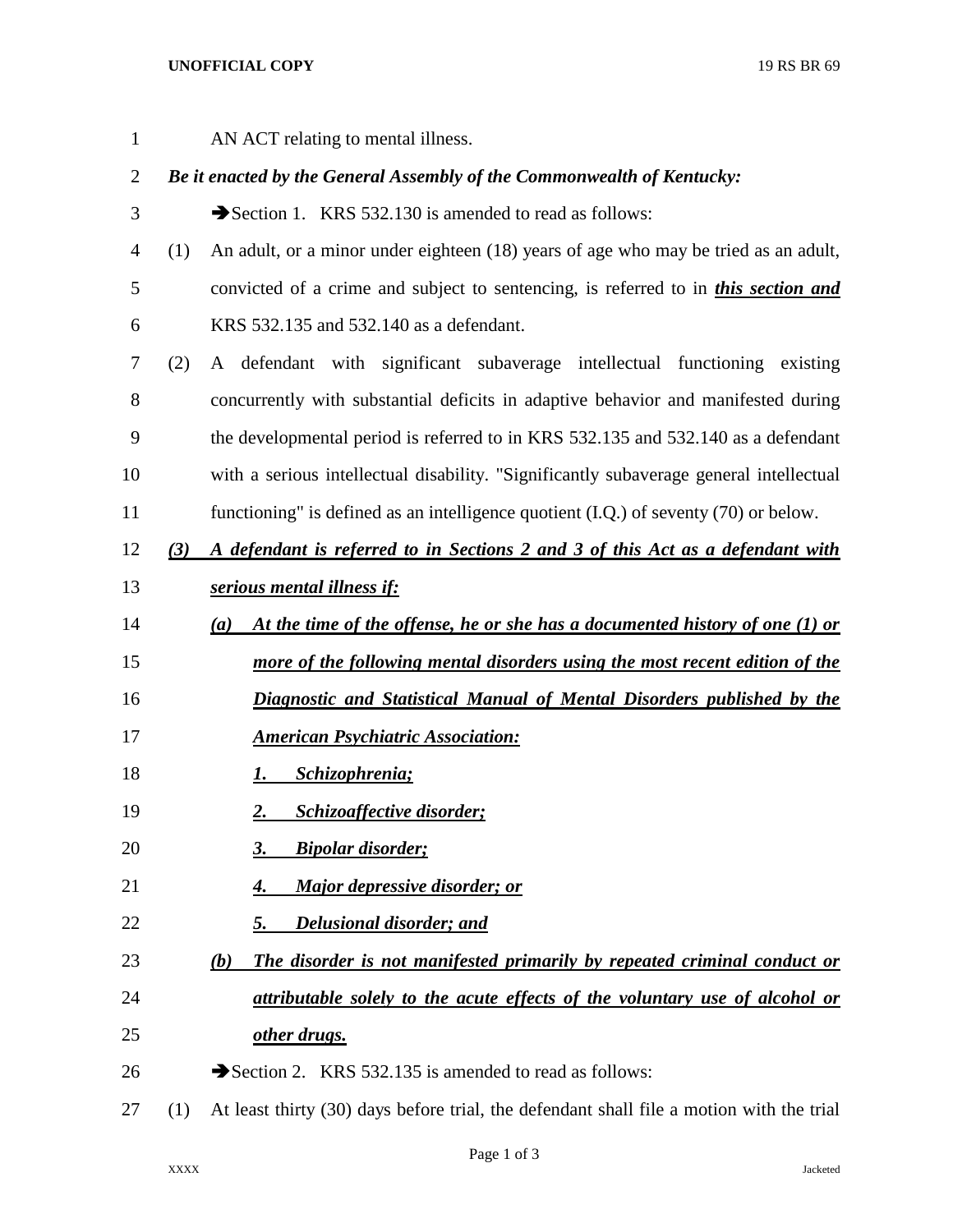## **UNOFFICIAL COPY** 19 RS BR 69

- court wherein the defendant may allege that he *or she* is a defendant with a serious intellectual disability *or a defendant with serious mental illness,* and present evidence with regard thereto. The Commonwealth may offer evidence in rebuttal.
- (2) At least ten (10) days before the beginning of the trial, the court shall determine whether or not the defendant is a defendant with a serious intellectual disability *or a defendant with serious mental illness,* in accordance with the *criteria set forth* [definition] in KRS 532.130.
- (3) The decision of the court shall be placed in the record.
- (4) The pretrial determination of the trial court shall not preclude the defendant from raising any legal defense during the trial. If it is determined the defendant is *a defendant*[an offender] with a serious intellectual disability *or a defendant with serious mental illness*, he *or she* shall be sentenced as provided in KRS 532.140.
- 13 Section 3. KRS 532.140 is amended to read as follows:
- (1) KRS 532.010, 532.025, and 532.030 to the contrary notwithstanding, no *defendant*[offender] who has been determined to be *a defendant*[an offender] with a serious intellectual disability *or a defendant with serious mental illness* under[ 17 the provisions of KRS 532.135, shall be subject to execution. The same procedure as required in KRS 532.025 and 532.030 shall be utilized in determining the sentence of the *defendant*[offender] with a serious intellectual disability *or serious mental illness* under *this section and the provisions of KRS 532.135 f and* 532.140].
- 22 (2) **This section and The provisions of KRS** 532.135 and 532.140 do not preclude 23 the sentencing of *a defendant* {an offender} with a serious intellectual disability *or serious mental illness* to any other sentence authorized by KRS 532.010, 532.025, or 532.030 for a crime which is a capital offense.
- 26 (3) *(a)* For a defendant with a serious intellectual disability, this section and  $\theta$  the 27 **provisions of** KRS 532.135<del> and 532.140</del> shall apply only to trials